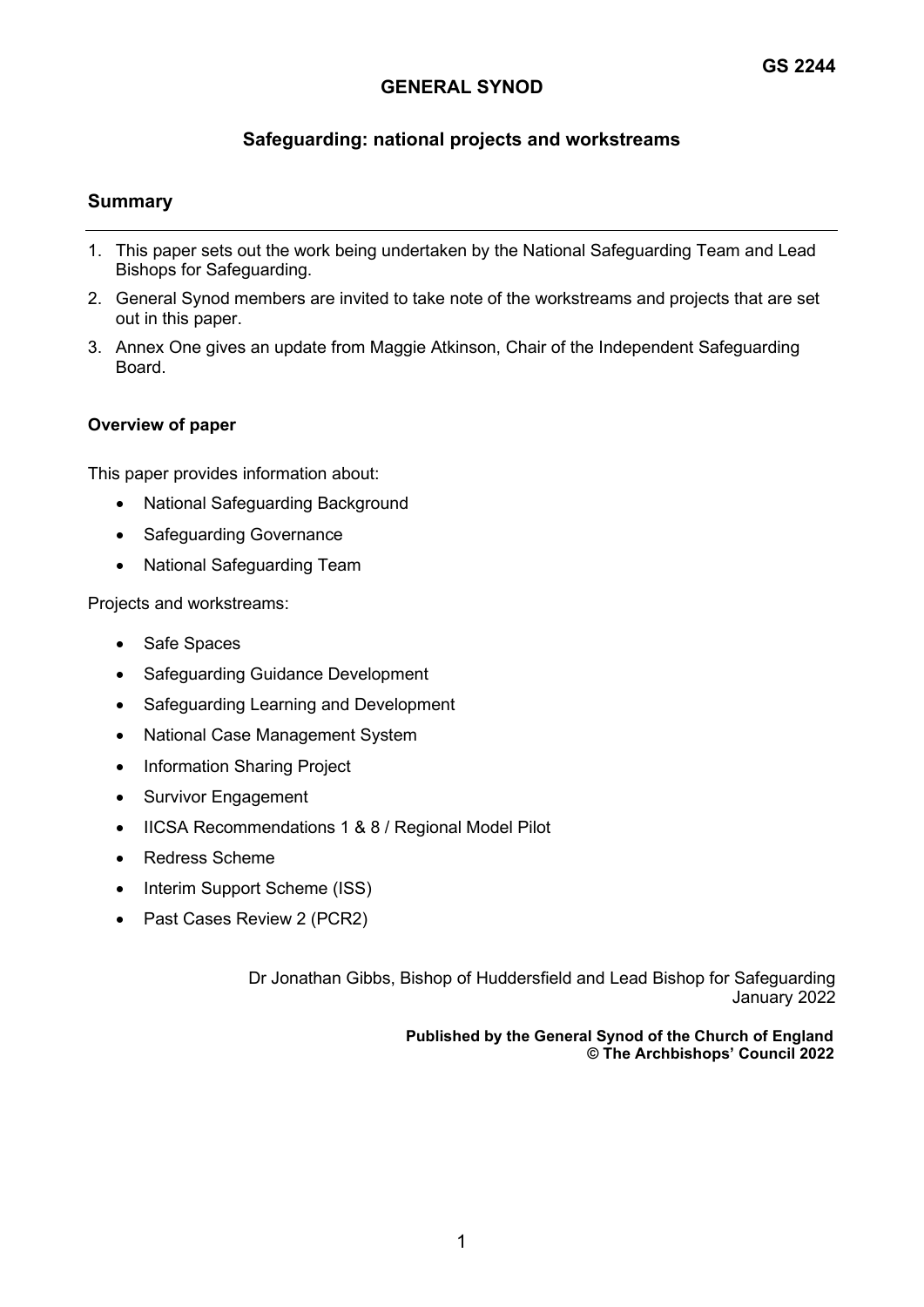### **1. National Safeguarding Background**

1.1. The IICSA report into the Anglican Church was published on the  $6<sup>th</sup>$  October 2020, and set out six recommendations which relate to the structure of safeguarding, revising clergy discipline, information sharing between the Church of England and Church in Wales and statutory partners, support for victims and survivors of abuse and an independent external auditing of safeguarding . These represent significant pieces of work, and once they had been fully analysed and scoped, it became apparent that an overarching programme management approach was required to deliver these changes. By February 2021, the Safeguarding Programme had been established, comprising projects to cover recommendations 1 and 8 (independence of DSAs) and 5 and 6 (Information sharing). Included within the programme are other safeguarding projects which are ongoing, including the National Safeguarding Case Management System and PCR2. This means all work benefits from a robust project management approach, regular oversight and consistent engagement with survivors.

## **2. Safeguarding Governance**

2.1.The National Safeguarding Steering Group (NSSG) was established in 2016. It operates both as a committee of the House of Bishops, including for the purposes of delegated work on behalf of the House, and as a committee of the Archbishops' Council. The group's main functions are to have strategic oversight of national safeguarding activity, oversight of the work of the National Safeguarding Team, advising on the development of and scrutinising draft safeguarding policy, and overseeing the Church of England's response to IICSA. Its membership consists of a range of representatives from across the Church, including the National Church Institutions, dioceses and cathedrals, and members are appointed by the Archbishops and include both lay and clerical representatives. The NSSG is chaired by the Lead Bishop for Safeguarding, Jonathan Gibbs, and staffed by the National Safeguarding Team.

# **3. The National Safeguarding Team**

3.1. The National Safeguarding Team's function is: to develop and implement a 'Promoting a Safer Church' business plan that outlines the actions towards promoting a safer culture throughout the Church of England; Provide expert advice, guidance and support to dioceses, cathedrals, National Church Institutions and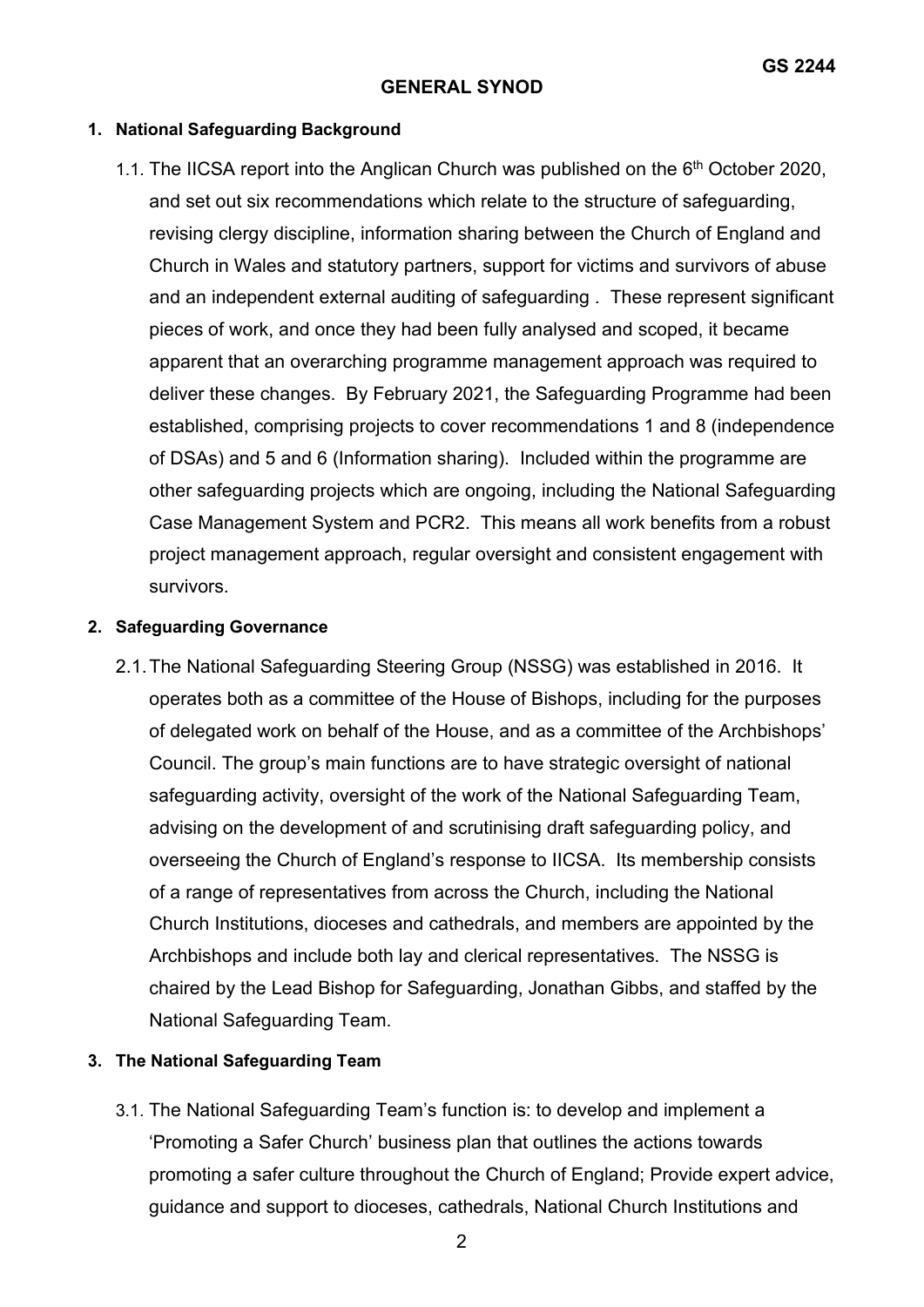other Church bodies in respect of safeguarding policy, learning and development, casework and communications.

3.2. The NST was established in 2006 and at that time it had one member of staff that was shared with the Methodist Church. The NST has developed significantly over the period since then in order to respond to the changing nature and volume of the work and implementing the recommendations from IICSA. The first National Safeguarding Advisor was appointed in 2014 and the team has grown to forty members of staff, including full time, part time and consultants. This is the equivalent of 26.5 FTE.

#### **4. Safe Spaces**

- 4.1. The Safe Spaces service is an ecumenical project with the Catholic Church in England and Wales. The two churches formed a new company 'Safe Spaces England and Wales' (SSEW) which is responsible for commissioning the Safe Spaces service, which is being delivered by Victim Support. Safe Spaces is a free and independent support service, providing a confidential, personal and safe space for anyone who has been abused by someone in the Church or as a result of their relationship with the Church of England, the Catholic Church in England and Wales or the Church in Wales. The service is provided nationally through the Safe Spaces helpline and Live Chat for as long as service users feel they need it and it is deemed to be helpful.
- 4.2. Rocket Science Labs are undertaking an independent evaluation of the Safe Spaces service. The 1-year report was received by SSEW Directors at their meeting in December. The report indicated that the service is being generally well received and is proving beneficial to those who have used it. Evaluators reviewed service data and surveys undertaken Victim Support, as well as their own independent surveys. They also met and interviewed a number of service users. The report included a number of positive accounts, with service users reporting feeling listened to, empowered and supported.
- 4.3. The report also contained a number of helpful recommendations, including recommendations relating to publicity and awareness of the service, survivor engagement, accessibility and data collection.
- 4.4. This report will help SSEW Directors to plan for the future of the service after the two-year pilot, including the future service specification and funding arrangements. A final report will also be produced at the end of the pilot which will be published and made publicly available as part of SSEW's commitment to transparency and contributing to learning in this area.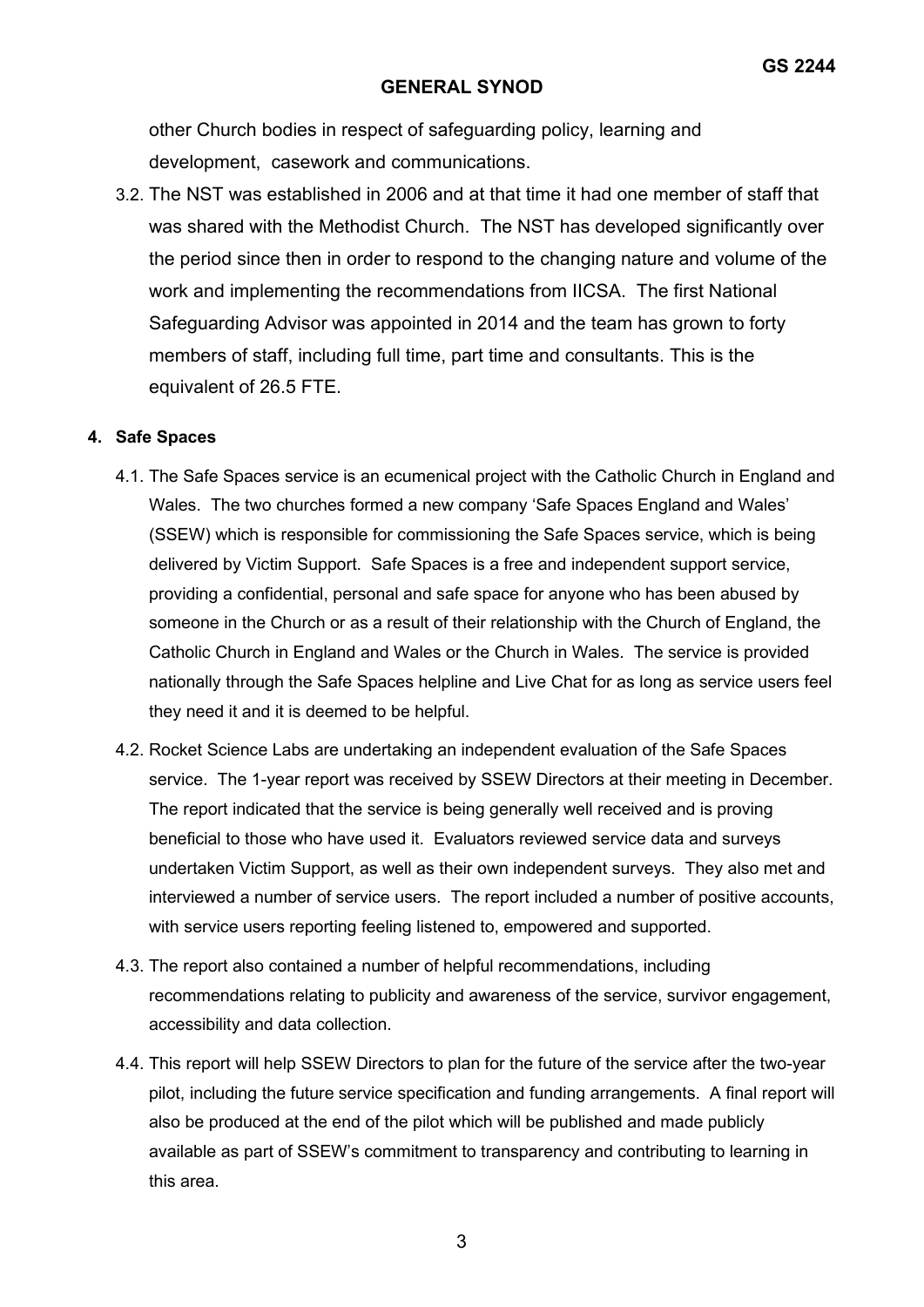#### **5. Safeguarding Guidance Development**

- 5.1. Safeguarding Children, Young People and Vulnerable Adults
	- 5.1.1. This Guidance was approved at a meeting of the House of Bishops on 13 December 2021. The Guidance provides explanations of what is meant by "safeguarding" and the different forms that abuse can take. It thus provides the foundation for the other safeguarding Guidance documents which focus more on process. It includes a comprehensive explanation of what is meant by "spiritual abuse". This is being followed up by the implementation spiritual abuse training sessions over the coming weeks and months. The guidance is due to be implemented on 4 July 2022.
- 5.2. Safe Recruitment and People Management
	- 5.2.1. This Guidance was approved in April 2021, and came into effect on 4 January 2022. A comprehensive series of workshops have been conducted to support Church Bodies to prepare for its implementation.
- 5.3. Responding Well to Victims and Survivors of Abuse
	- 5.3.1. This comes into effect in April 2022 and work is underway to help prepare Church bodies for its implementation.
- 5.4. Responding to and Managing Safeguarding Allegations and Concerns
	- 5.4.1. Work is underway to develop new Guidance in respect of responding to, and managing, safeguarding allegations and concerns in respect of both Church officers and non-Church officers (e.g. members of the congregation).
	- 5.4.2. With regard to Church officers, the new guidance will introduce separate pathways for the different types of Church officer (clergy, employed, volunteers, elected), and separate pathways for allegations / concerns about direct abuse, and allegations / concerns about failure to follow safeguarding process.
	- 5.4.3. Draft Guidance will be consulted on during 2022.
- 5.5. Learning Lessons Case Reviews
	- 5.5.1. Work is underway to develop Guidance in respect of the commissioning and management of Learning Lessons Case Reviews when serious safeguarding incidents occur. This will also be consulted on during 2022.

## **6. Safeguarding Learning and Development**

6.1. Continuing Professional Development (CPD) Accreditation of Safeguarding Learning Pathways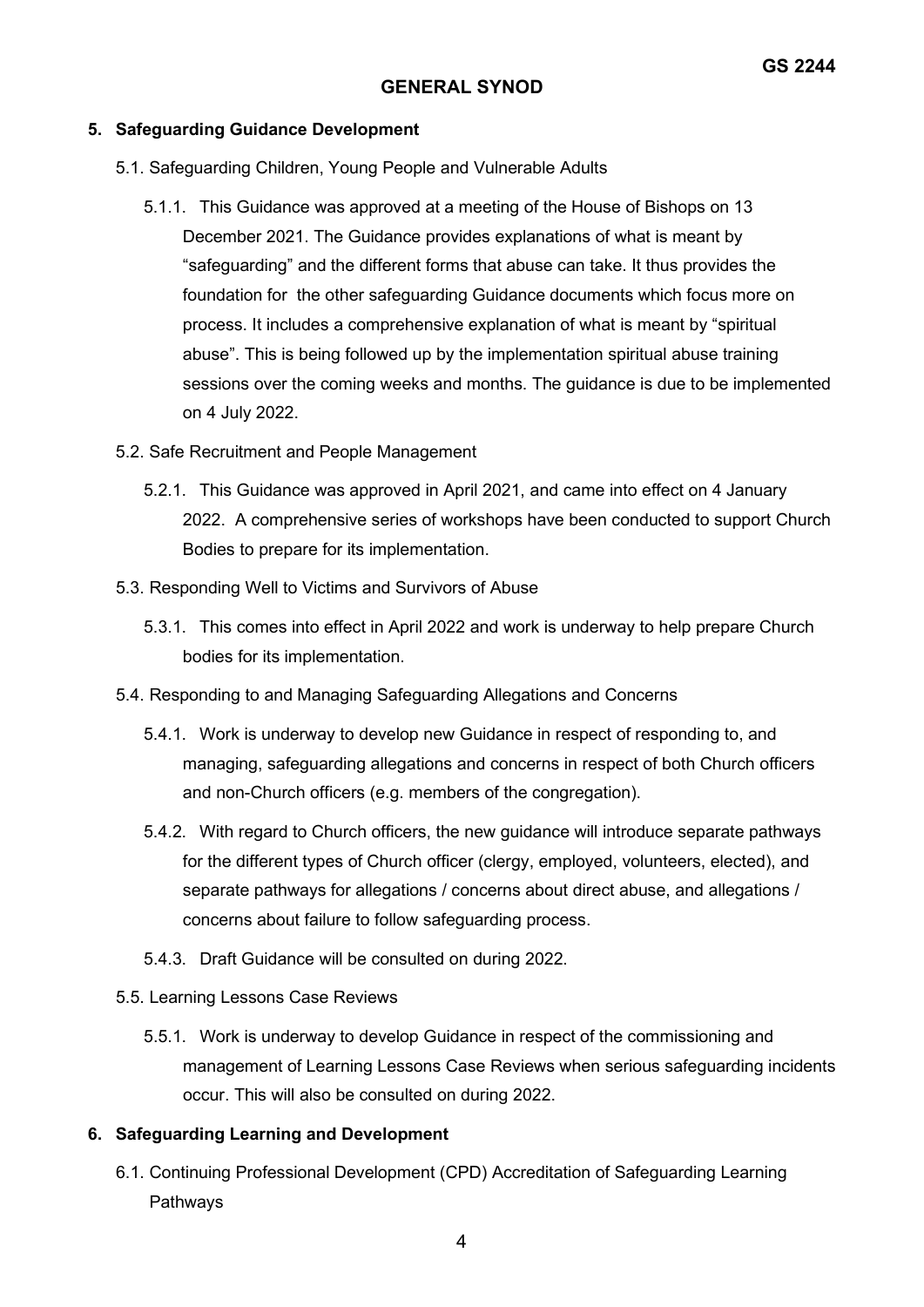- 6.1.1. CPD stands for Continuing Professional Development (CPD) and is the term used to describe the learning activities professionals engage in to develop and enhance their abilities. It enables learning to become conscious and proactive, rather than passive and reactive.
- 6.1.2. All four core safeguarding learning pathways (Basic Awareness, Foundation, Leadership and Senior Leadership) have now been accredited by The CPD Certification Service. The Permission to Officiate Pathway (offered as an alternative to the Leadership Pathway), the Link Person Pathway (offered to those who are supporting Church Officers who are the subject of safeguarding allegations), the Safer Recruitment and People Management module and the Raising Awareness of Domestic Abuse module have all also received this accreditation.
- 6.1.3. The Support Person Pathway (offered to those who are supporting victims and survivors of abuse) and the Diocesan Director of Ordinands Pathway will be submitted for accreditation once they have been fully piloted and released.
- 6.2. Spiritual Abuse and Healthy Cultures Training
	- 6.2.1. The Safeguarding Children, Young People and Vulnerable Adults Guidance was approved by the House of Bishops on Monday 13th December 2021. It has an official 'Go Live' date of 4 July 2022.
	- 6.2.2. In preparation for 'Go Live' an implementation plan has been prepared. A key focus of the implementation plan is the delivery of training on spiritual abuse and healthy cultures. This training will be delivered by Dr Lisa Oakley of the University of Chester and Lisa Clarke, National Safeguarding Learning and Development Manager (Development Lead).
	- 6.2.3. The training aims to achieve the following learning outcomes for participants:
	- Increased awareness and understanding of what spiritual abuse is and what it is not
	- Greater understanding of the impact of the experience of spiritual abuse.
	- Improved awareness of the features of a good response and what intervention is most appropriate
	- An understanding of how to build healthy cultures to prevent potentially spiritually abusive situations arising.
	- 6.2.4. The first tranche of training will be aimed at Bishops (Diocesan and Suffragan), Diocesan Safeguarding Advisers (DSAs) / Assistant DSAs and Cathedral Safeguarding Advisers (CSAs). These will take priority and will be delivered between January and May 2022. The response to these sessions being offered has been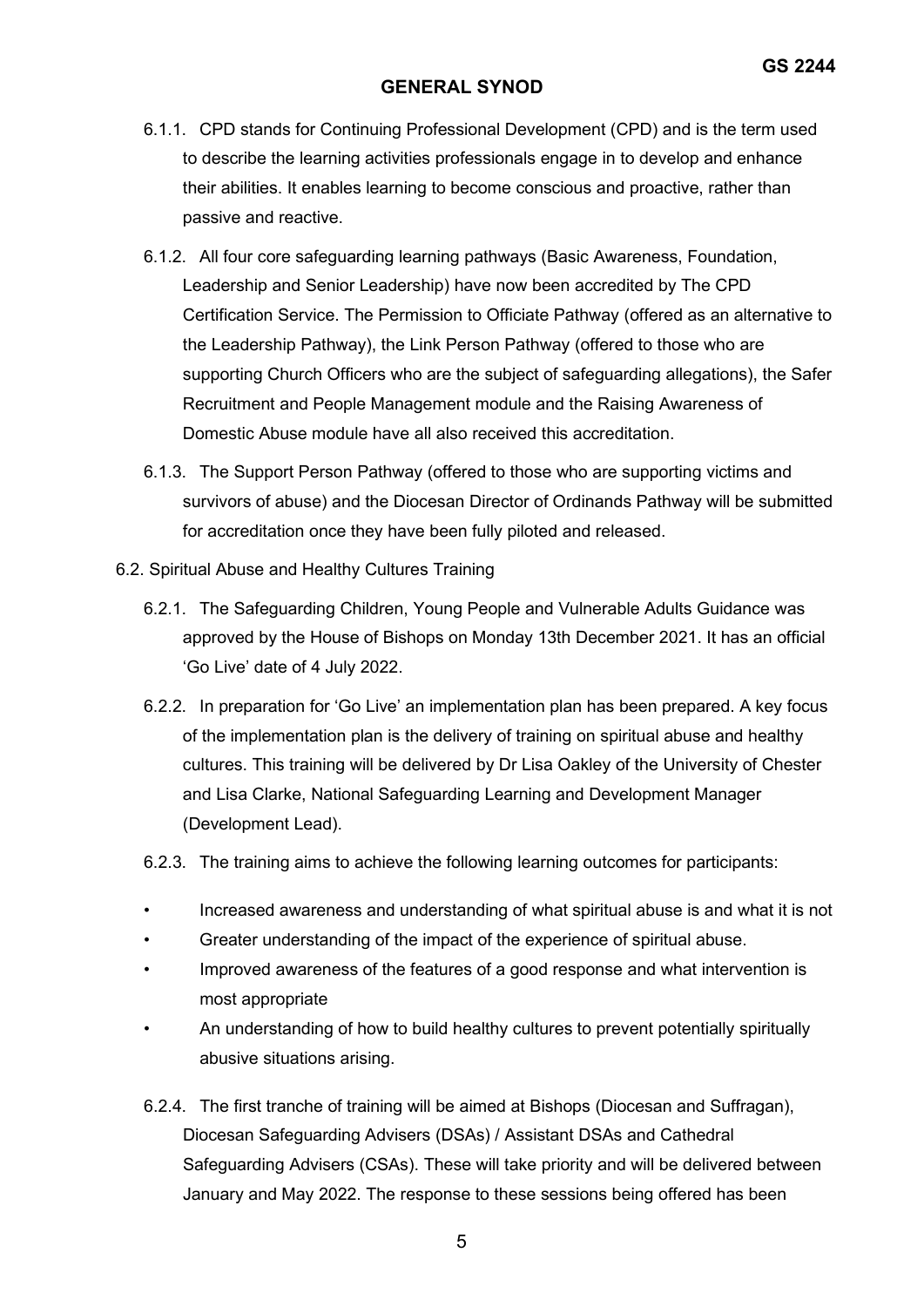overwhelmingly positive with all but 31 (out of 108) Bishops already booked on and all but nine DSAs.

- 6.2.5. A second tranche of training is planned to commence from June 2022 and will include Cathedral Deans and a wider range of participants from across Church bodies.
- 6.3. Safeguarding Learning and Development Framework
	- 6.3.1. Work is now focused on bringing the remaining Pathways to the point of release.
	- The Support Person Pathway (offered to those supporting victims and survivors of abuse) is being piloted in February 2022 with three cohorts. Further dates will then be offered to cover all dioceses and cathedrals.
	- The Diocesan Directors of Ordinands Pathway is in the final stages of drafting and will be ready for pilot early in 2022.
	- The Professional Development and Advanced Safeguarding Programme for DSAs, CSAs and Trainers including:
		- o Core professional development
		- o Communities of practice
		- o Masterclasses
		- o Concepts of thinking and responding: Bitesize sessions
		- o Virtual Library

is also now being finalised with the first events commencing in January, February, and March 2022. The full curriculum will be published in January 2022 and many of the aspects of curriculum will be offered more widely across the Church to consolidate learning within the safeguarding pathways and create common language and shared knowledge.

# **7. National Case Management System**

- 7.1. The Archbishops' Council has committed to creating a National Safeguarding Casework Management System, for use by the National Safeguarding Team (NST), dioceses and cathedrals of the Church of England.
- 7.2. The Safeguarding Company has been appointed as our supplier to deliver their system 'MyConcern' for the Church, and testing work is underway to ensure the developing system meets the specific requirements of the Church. Phase 1 of delivery will involve rolling the system out to a group of dioceses/cathedrals who have volunteered to participate in the first phase and support the development and refinement of the system. The project has experienced some delay from the timeline shared with General Synod in July 2021, primarily due to further identified technical integration requirements, capacity for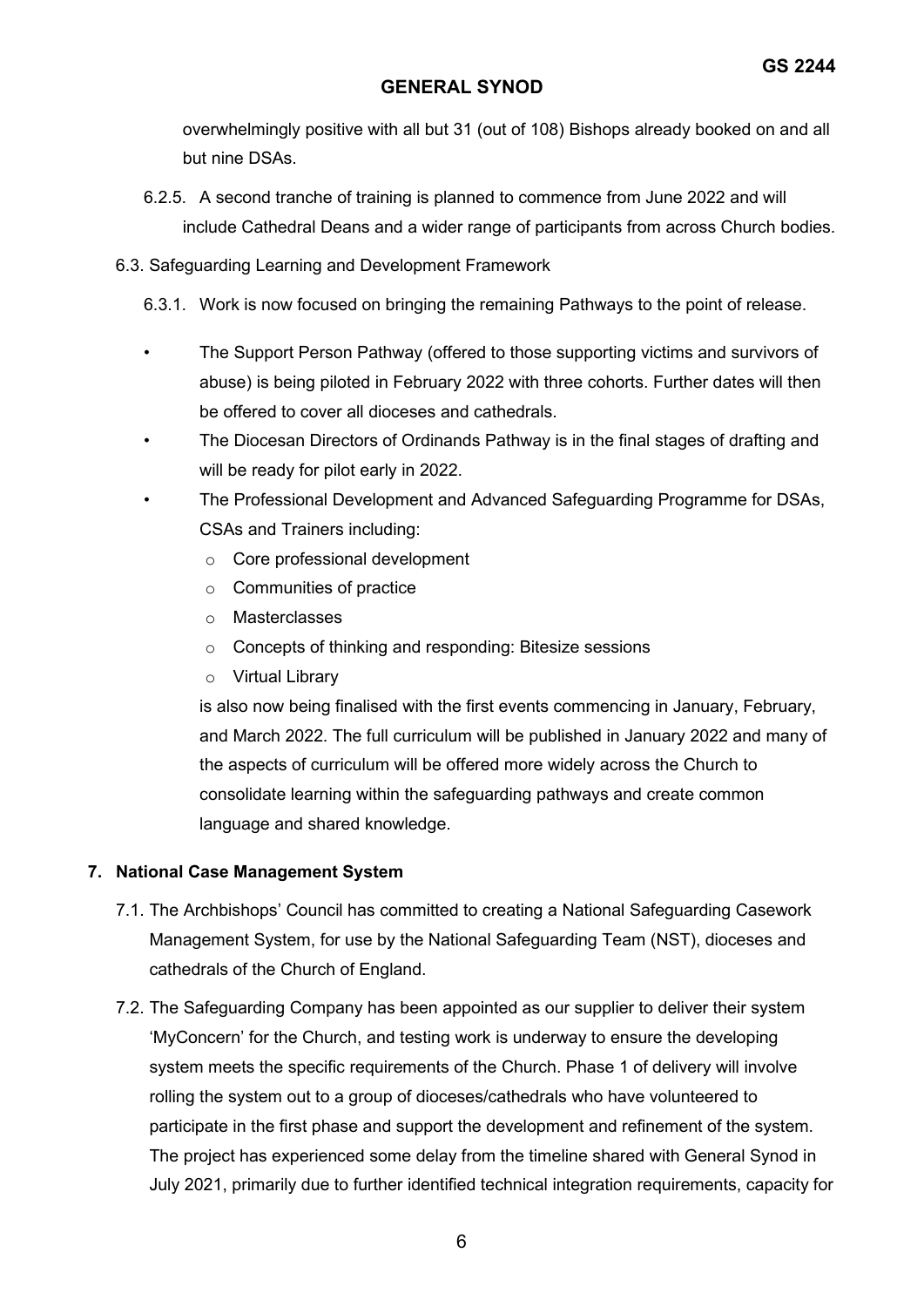contract review, and recruitment challenges. Although it is still within the project tolerances, the system is now expected to be rolled out to phase 1 participating bodies in March/April 2022.

7.3. The system is then expected to be available to all dioceses and cathedrals by the end of 2022.

## **8. Information Sharing Project**

- 8.1. The information sharing project is taking forward IICSA recommendations 5 and 6:
	- Recommendation 5: Information sharing agreements between Church of England church bodies, and the Church in Wales
	- Recommendation 6: Information sharing agreements between Church of England church bodies and statutory agencies (such as the police and local authorities).
- 8.2. Since spring 2021, a small project team (which includes colleagues from the NST and the wider NCIs) has been working along with external legal specialists to finalise a suite of documents, which includes an Information Sharing Framework and two separate information agreements (one for safeguarding information and one for HR information linked to the implementation of the People System Project).
- 8.3. Work on the draft documents has concluded and a final consultation ended on 3rd November. Due the previous extensive consultation with dioceses, cathedrals and others, this recent consultation involved a smaller group of church bodies who kindly volunteered to participate. Following any further required amendments these documents will be shared with dioceses for implementation in early 2022. This will be supported by a training package that is currently being scoped.
- 8.4. It is expected that work to progress IICSA recommendation 6 will move forward in the first half of 2022.

# **9. Survivor Engagement**

- 9.1. The Church has a long-standing commitment to engage with victims and survivors in the development and improvement of safeguarding in the Church. Victims and survivors have made, and continue to make, valuable contributions to the work of the NST in many areas. The NST is also committed to the development of a survivor engagement strategy and framework for the Church, to support open, transparent and effective work with victims and survivors to improve safeguarding.
- 9.2. To begin this work, a national anonymous survey is planned to hear from victims and survivors, including those who have not engaged with the church previously, about how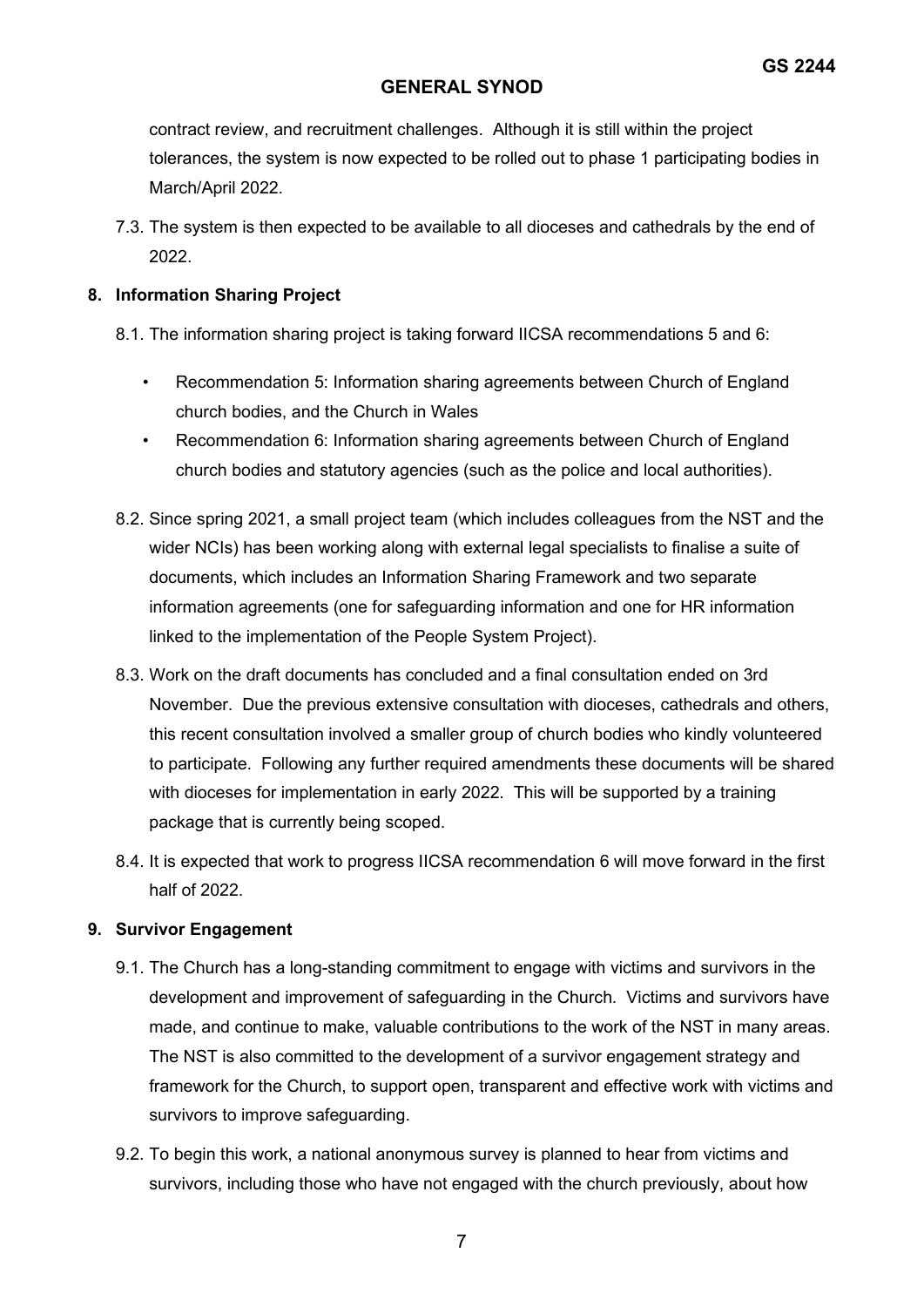they would like to work with the Church to develop the survivor engagement framework. Victims and survivors have provided helpful input and feedback for the survey questions, and a launch date for the survey will be available shortly.

## **10. IICSA Recommendations 1 & 8 / Regional Model Pilot**

- 10.1. A group of twenty-one dioceses and cathedrals have been selected as Pathfinders, to take part in the IICSA Recommendations 1 & 8 and Regional Model Pilot. The Pathfinders will form three groupings in order to explore the respective merits of the regional and central support models. The South West and Midlands regions will be supported by two Regional Safeguarding Leads and a third group will be supported by a Central Safeguarding Lead. All three Safeguarding Leads will be employed and supervised by the NST. They will provide professional supervision and quality assurance of the Cathedral / Diocesan Safeguarding Officer's work, amongst other things.
- 10.2. In November 2021, the Project Board signed off the Outline Project Proposal, which set out the project's purpose, scope, stakeholders, timelines, risks and budget. As a result, the project is now in the Plan & Design phase in which we plan how to deliver the pilot and subsequent stages. Key activities within this phase include the definition of Professional Supervision, the requirements of the Cathedral and Diocesan Safeguarding Officer roles (as opposed to current Adviser roles), how to test and develop the National Safeguarding Standards and Quality Assurance Framework, the requirements for the next round of independent audits, and how to define and appropriately resource the Church's safeguarding activity. During this phase will we be recruiting three Safeguarding Leads, and two Research and Evaluation Leads (one for cathedrals and one for dioceses) who will lead our quality assurance and evaluation workstreams. All this work will contribute to the Full Project Proposal, for which we will seek approval before we 'go live' with the delivery of the pilot phase.

#### **11. Redress Scheme**

- 11.1. The National Redress Scheme is in development stage and the Project Board continues to meet on a regular basis to work out and define objectives, benefits and key areas of policy.
- 11.2. The project's Victim and Survivor Working Group is fully up-and-running. Two members of the group have now joined the Project Board as full members to ensure that their voices are heard and given appropriate weight throughout the development of the Scheme. Their feedback has been positive.

# **12. Interim Support Scheme (ISS)**

12.1. To date, 60 victims and survivors have approached the Interim Support Scheme and 40 have received an offer of assistance.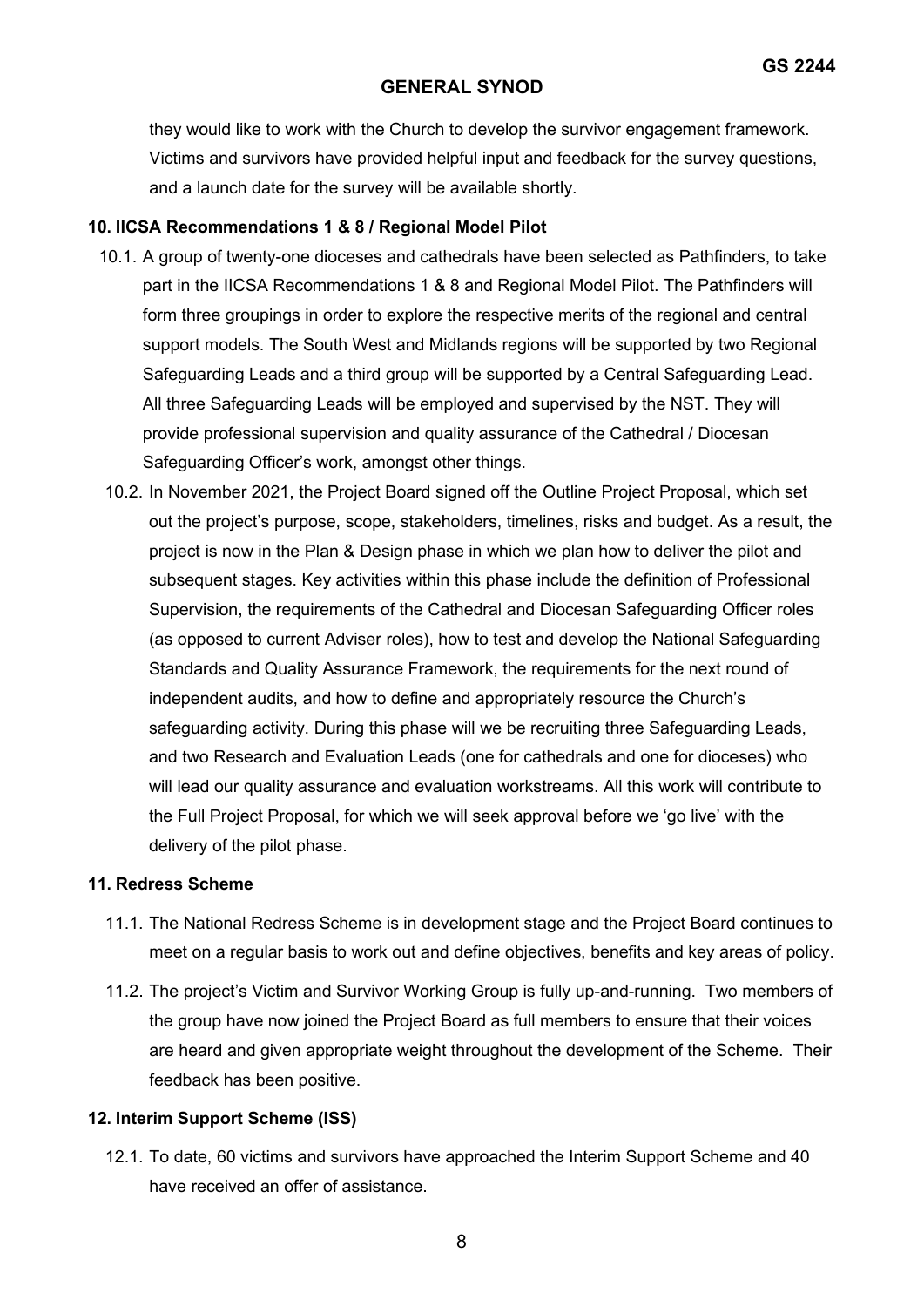- 12.2. The ISS has been through a period of development and process improvements have been made as a result of an internal audit and Lesson Learnt exercise. The recommendations arising from this are currently being implemented and are approaching completion
- 12.3. Members of the Interim Support Scheme panel now meet regularly to establish and develop good practice in the management of the Scheme and the award of funds to survivors.

### **13. Past Cases Review 2 (PCR2)**

- 13.1. The original Past Case Review (PCR) conducted in 2007/2009 was a large-scale review of the handling by the Church of child protection cases over many years. A review of that original PCR by an Independent Scrutiny Team (IST), published in 2018, revealed serious shortcomings in its discharge and recommended that:
	- ALL dioceses and the provinces ensure that relevant files (including those of diocesan lay employees working with children) which are known not to have been examined in 2008/09 or which have subsequently been located and not examined, are independently reviewed and any cases of concern which emerge, are dealt with by the DSA as if they were new referrals.
	- ALL dioceses should be asked to check with every parish that all safeguarding concerns about the behaviour of any parish employee or volunteer towards children both currently and historically have been notified to the Diocesan Safeguarding Advisor (DSA).
	- An updated version of the PCR, as prescribed by the National Safeguarding Steering Group (NSSG), should be conducted in seven dioceses where further work was considered necessary.
- 13.2. As a result, the Past Cases Review 2 (PCR2) was commissioned and the National Safeguarding Steering Group (NSSG) later agreed to extend the remit of PCR2 by inclusion concerns relating to adults at risk of abuse (also referred to as vulnerable adults.)
- 13.3. The PCR2 objectives are as follows:
	- 1. To identify all information held within parishes, cathedrals, dioceses or other church bodies, which may contain allegations of abuse or neglect where the alleged perpetrator is a clergy person or other church officer and ensure these cases have been independently reviewed.
	- 2. To ensure all allegations of abuse of children, especially those that have been recorded since the original PCR, have been handled appropriately and proportionately to the level of risk identified and with the paramountcy principle1 evidenced within decision making.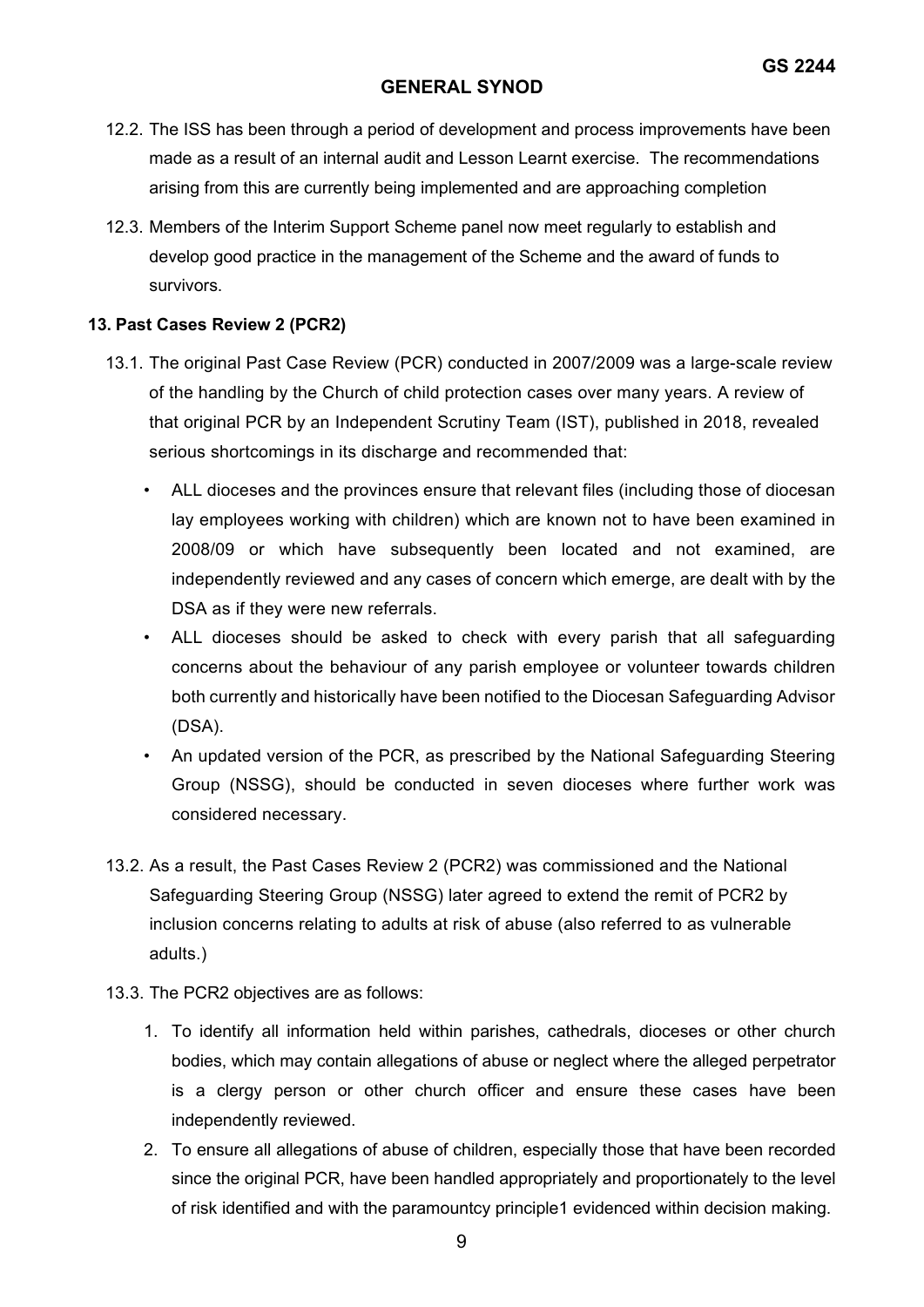- 3. To ensure that recorded incidents or allegations of abuse of an adult (including domestic abuse) have been handled appropriately demonstrating the principles of adult safeguarding.
- 4. To ensure that the support needs of known survivors have been addressed.
- 5. To ensure that all safeguarding allegations have been referred to the DSA's and are being/have been responded to in line with current safeguarding practice guidance
- 6. To ensure that cases meeting the relevant thresholds have been referred to statutory agencies.
- 13.4. The majority of diocesan reports have been submitted prior to the deadline of the 10th December 2021 for approval at the Project Management Board. Reports due to be submitted after this will also be considered for the final report and there is a process in place between the Project Team and the relevant Dioceses to facilitate this.
- 13.5. The reports from the Lambeth and Bishopthorpe Palace and the National Safeguarding Team (NST) are also complete and will be considered for approval at the Project Board Management Board meeting in January.
- 13.6. The overarching themes identified from the review to date include: culture, leadership and governance; safer recruitment; victim/survivor response; safeguarding capacity; case management; risk management; knowledge, training and skills; management of perpetrators and the role of the NST.
- 13.7. After full consultation with dioceses during the summer the PCR2 local publication guidance was presented to the Project Management Board in October 2021, with the recommended option to share a template with dioceses to encourage consistency but also provide the ability to adapt to support local need being agreed. The proposal does not support publication of local reports.
- 13.8. The project management team have recruited an external author for the final national report, with a timeline to publish the report in May.
- 13.9. There will be a series of workshops with stakeholders to consult on the emerging themes and recommendations that emerge, specific survivor workshops and lastly an editorial group that reports into the Project Management Board

 Dr Jonathan Gibbs, Bishop of Huddersfield and Lead Bishop for Safeguarding January 2022

> **Published by the General Synod of the Church of England © The Archbishops' Council 2022**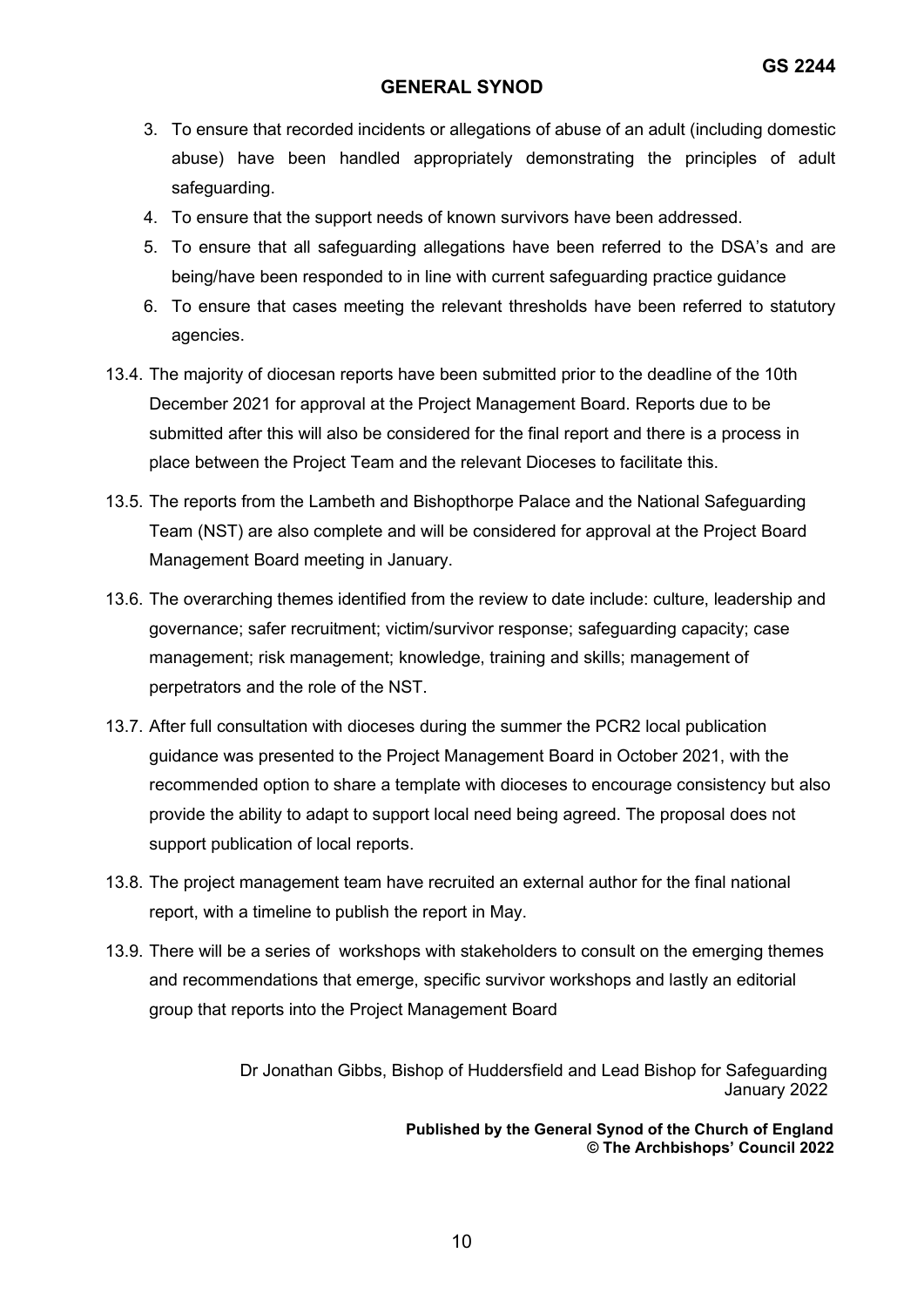#### **Annex one**

# **Safeguarding: Independent Safeguarding Board (ISB)**

# **Summary**

1. This paper briefs Synod on the work of the Independent Safeguarding Board (ISB) since September 2021.

#### **Overview of paper**

This paper provides information about:

- Overall safeguarding structure and key contacts
- Members of the Board
- Findings to date

 Maggie Atkinson, Chair, Independent Safeguarding Board January 2022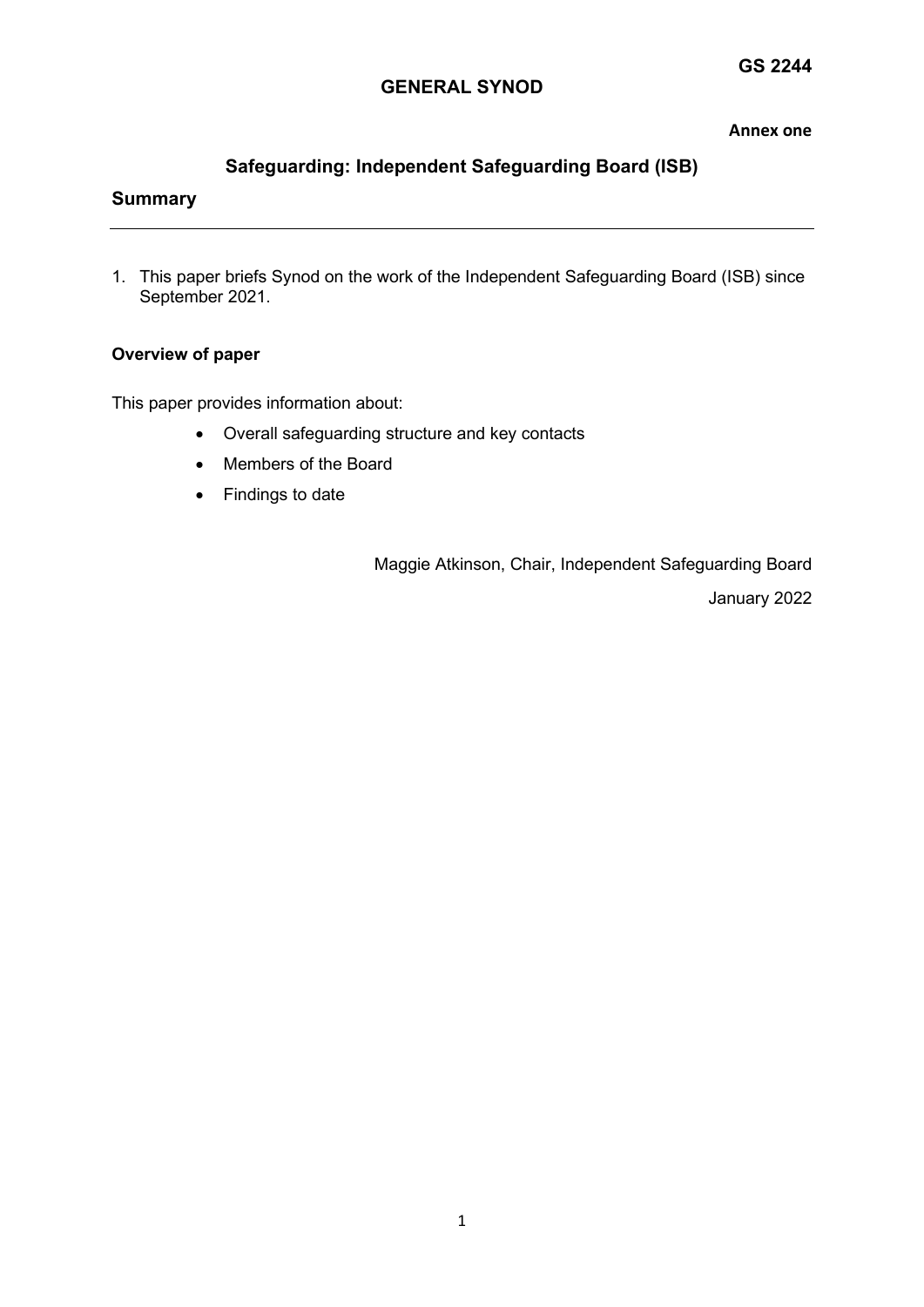- 1. This paper briefs Synod on the work of the Independent Safeguarding Board (ISB) since September 2021, when two of its three members took up their roles. The ISB's formal launch took place in January 2022, following the appointment of the third member.
- 2. The Board's three members are the Chair Professor Maggie Atkinson, whose career has been spent in education, and in safeguarding and promoting the rights and voices of children, young people and latterly adults; Survivor Advocate Jasvinder Sanghera CBE, who has lived experience and a rightly high profile as a survivor and also works in safeguarding partnerships in localities; and a third Independent Member, soon to be announced. Members work 2 to 3 days per week for the ISB. All three also have other commitments in the wider safeguarding world, meaning they are all busy and widely respected professionals, and bring experience and expertise from their wider work into the ISB's remit.
- 3. The ISB has a single staff member working directly for it, Niamh Meehan who started her work on 04/01/2022. She is an administrator with project delivery experience, from a background in supporting complex safeguarding arrangements and the staff who undertake it. A senior member of the NST Deborah McGovern gives part of her FTE role to the ISB. Her work with us is entirely dedicated to ISB activity. The Board has SLAs with Church House teams for communications, financial, legal, IT and HR advice. There is pragmatism in having these given the teams concerned do not have to learn ways of working in C of E bodies with which the ISB works. The work they undertake for the ISB is never allowed to overlap with work they undertake for C of E bodies.
- 4. The ISB liaises with, oversees and reports on the work of, the NST. ISB Members also meet regularly with the Lead Bishop for Safeguarding + Jonathan Gibb, and with ++ Canterbury and ++ York and their staff teams on behalf of the Archbishops Council under whose remit the ISB was formed. The Chair will attend and give reports and reflections to the Synod and its constituent Houses, the Archbishops' Council, the House and the College of Bishops, on an at least annual basis. ISB members also meet with DSAs, DSAP Chairs, and other representatives from C of E bodies or institutions all of whom are responsible for ensuring the safety and wellbeing of those who come into contact with, or are involved in the work and activities of, the C of E.
- 5. The voices views wishes and feelings of victims and survivors of safeguarding failure always inform the ISB's work. No one individual survivor, or single survivor representative body, holds a paramount position. The ISB seeks to be inclusive, and to reach those whose voices might otherwise not be prominent. These less noticed or listened-to groups are likely to include children and young people, and those with a range of difficulties or disabilities that may get in the way of their being noticed or heard.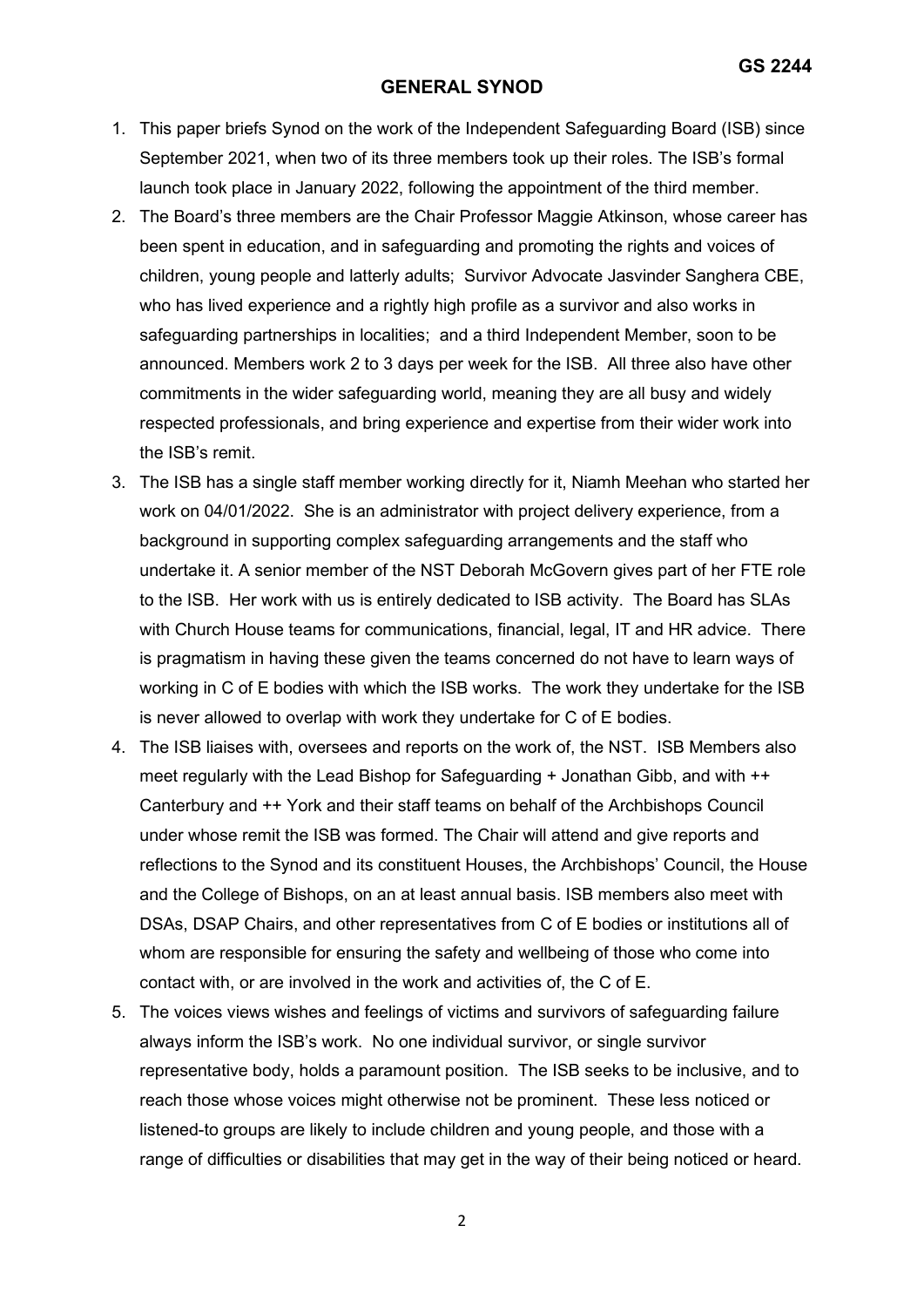- 6. The ISB meets 6 time a year, four meetings being business sessions, two being reviewand-plan-ahead sessions looking strategically and forensically at the C of E's progress in continued improvement in safeguarding. The ISB is not a re-investigation body. It does not have powers to sanction, direct, regulate, inspect or insist. Its authority is moral, members having no connection to the C of E and its remit being to oversee the work of the NST, and to advise on how an independent presence in overseeing challenging and advising on safeguarding should go on in the long term, through continuation of the ISB as currently constituted, or through a new body with the powers and position of the current ISB, or a possibly strengthened configuration, and a larger membership and wider remit.
- 7. The ISB also seeks to highlight where C of E institutions, leaders and members whether ordained/in orders or lay, and members of parishes or communities do good, widely replicable work in preventing safeguarding failure, acting in a proactive, co-owned and responsible way on others' behalf, thereby ensuring the wellbeing of those who approach, worship or are involved in the Church.
- 8. In its first few months of operation, the ISB now feeds back its collective reflections to Synod, and through it to the Church of England. The ISB hereby signals where its concentration and focus will now lie, as follows.
	- a. We believe the C of E is sincere in its wish to improve how safeguarding is undertaken at national, diocesan, cathedral, community, parish, school and other levels. We believe the language of concern, where necessary of contrition, remorse and a determination to improve expresses genuine intent.
	- b. We are however also keenly aware that the Church's past failures, and the associated pain, shame, ongoing confusion, sometimes anger and potentially lifelong trauma of victims and survivors, are too often still present long after the suffering concerned is brought to light, whether or not the Church considers it has in fact now been addressed, and matters concluded.
	- c. We wish to help the Church to ensure that as well as responding more swiftly, with a stronger victim rather than institutional focus to shortcomings, it develops and sustains proactive, preventive, "everybody here's responsibility" safeguarding that ensures the safety of all concerned, that will help to prevent failure in the future.
	- d. We consider the findings of IIICSA on safeguarding in the C of E, and failures which have been made public through IICSA's reports, tell a powerful but by no means the full story of safeguarding in the Church.